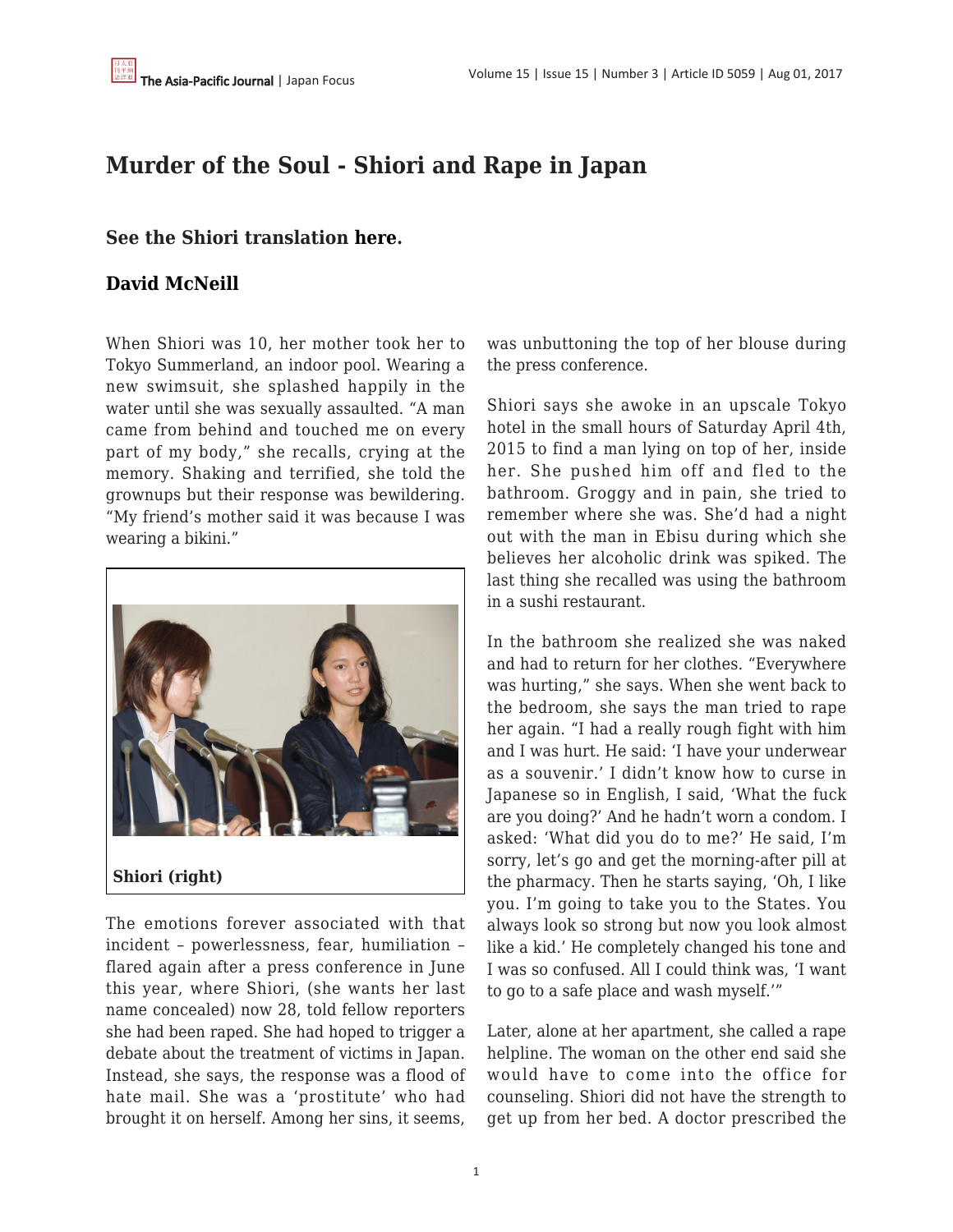morning-after pill, barely looking up from his notes or bothering to ask why she needed it. Friends told her to get on with her life; a nurse said all traces of the drug had already left her body and she would never be able to prove it had been there. It was five days before her mind cleared and she went to the Harajuku Police Station.

"At the reception desk, I asked to talk to a female cop. I talked to her about what had happened. It was really hard. After two hours she said, 'Well, I'm from the traffic department, you need to speak to an investigator.' She retold her entire story to a male police officer who said she was at the wrong place and needed to file a complaint at the Takanawa Police Station, closer to where the assault occurred. And so, she again found herself explaining the assault to another male officer, who paused sympathetically before telling her to forget about what had occurred. "He said, 'These things happen a lot and there is no way to prove it. Your life will be ruined.'"

One of the first things many Japanese women do while still shivering and bleeding at home is to read online about the experience of others – and deciding it's just not worth pursuing. Even when the police and prosecutors can be persuaded to take up a rape case, the odds against conviction are high. In many cases, they will try to broker a financial deal between the rapist and victim rather than risk airing their testimony in court. In the most recent high-profile example, actor Takahata Yuta apologized for raping a hotel maid last year but escaped trial because Maebashi District Public Prosecutors Office in Gunma Prefecture waived prosecution. In 2015, the Tokyo High Court acquitted a man of attacking a 15-year-old girl because it said she hadn't fought hard enough.

Still, Shiori persisted. A sympathetic officer in the Takenawa Police Station was persuaded to watch footage at the Sheraton Miyako Hotel, which proved at the very least that she had not been a willing participant. The taxi driver testified to several unusual details, including Shiori's verbal pleas, and the fact that she had vomited undigested sushi on the taxi floor. The hotel bellman recalled the man struggling for three minutes to get the unconscious Shiori out of the taxi. A DNA sample was collected from her underwear. She endured a humiliating ritual in the careful marshaling of evidence: reenacting the rape using something resembling a crash-test dummy as male officers looked on, taking photographs.

Rape statistics in Japan are among the lowest in the developed world. Victims of sexual assault in Japan are even less likely to tell the police than elsewhere; fewer then 5% of Japanese women officially report rape. Less than a third even talk about it to friends or relatives, according to a 2014 Cabinet Office survey. Campaigners say the actual numbers of rapes and sexual assault far exceed the roughly 1,300 cases sent to prosecutors per year.

The vast discretionary powers of Japanese prosecutors mean that conviction rates are high - if the decision is made to proceed with a criminal rape case. "The highest hurdles to getting justice…occur in the pre-trial stages," according to a paper by Harriet Gray, School of East Asian Studies, University of Sheffield. Of particular concern, says Yamamoto Jun, a campaigner and herself a victim of sexual assault, are the actions of the police.

Victims often describe their first visit to a police station as traumatic. There are few officers trained to deal with victims. In many cases, the reaction of beat cops is to treat women victims as suspicious. Potentially recoverable DNA evidence is routinely neglected. Shiori's experience of having to announce her assault to a room full of uniformed men is typical, says Yamamoto, as is the advice to forget what occurred. Many cases conclude with "suspended prosecution," meaning guilt is assumed but the perpetrator is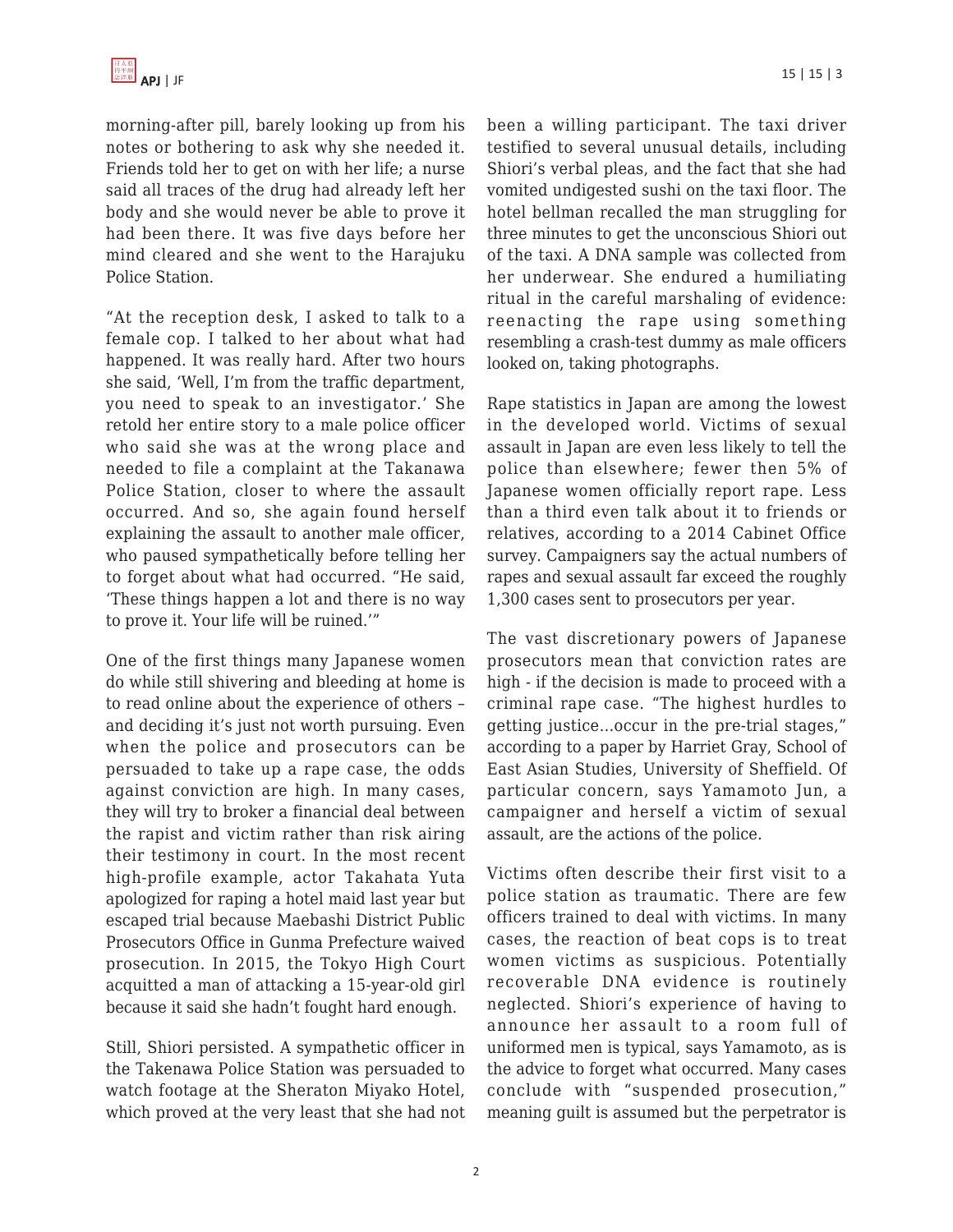

not charged, often in return for financial compensation.

Shiori's decision to badger the police into investigating her assault, then to publicize it, is very rare. She says she too might never have said a word but for her budding career as a journalist. If she couldn't face the truth of what had happened to her, how could she continue? Whatever her attacker did to her, she says, it could never be worse than the psychological damage of running from herself.

Two months after the assault, an arrest warrant was issued for quasi-rape (where consent is impossible) against Yamaguchi Noriyuki, then the Bureau Chief of Tokyo Broadcasting System (TBS)'s Washington Bureau. On June 8, 2015, investigators waited to serve the warrant to Yamaguchi at Narita Airport. Instead, Shiori says, one of the investigators called her and said he had been ordered to let Yamaguchi go. "Even now, I have a vivid recollections of this call," The investigator said: "He just passed right in front of me, but I received orders from above not to make the arrest. I'm going to have to leave the investigation." The case was transferred to the Tokyo Metropolitan Police. In July last year, it was dropped by prosecutors at the Tokyo District Court. Shiori was offered a 'settlement' from Yamaguchi via her lawyer and the police. "I couldn't believe it," she says.

That startling denouement, which the police deny (though they won't discuss it) had the whiff of political conspiracy. Yamaguchi is the author of two soft-focus books about Abe Shinzo, the prime minister, and the men reportedly became close. He had won praise from Abe supporters for reporting on allegations that the South Korean military had operated military brothels across South Vietnam during the Vietnam War, which they saw as a riposte in the long diplomatic battle over Japan's wartime system of brothels in Korea. Now, this star reporter of the nationalist right was himself accused of sexual assault.

The story was largely ignored by the mainstream media but taken up in Japan's weekly tabloid magazines. On May 18, 2017, Shukan Shincho published the rape allegations in detail, including comments from Nakamura Itaru, the senior detective who had cancelled Yamaguchi's arrest overruling the Takenawa Police Station. The article carried a photo of Yamaguchi and described him as 'bettari' (tight with) Abe. The claims spread rapidly online, fuelling criticisms that the Abe administration was remote and corrupt; that it protected its cronies and smeared its enemies.

As the Diet prepared a rare revision to the legal provisions for rape crimes in May this year, Shiori decided to go public. Before her press conference at the Ministry of Justice, friends told her to wear a business suit, and to shed a few tears or she 'wouldn't be believed.' "That made me very sad," she said. "If that's the way people see me what chance have I got? This is how I look; I wear jeans and T-shirts. Someone said, 'button your shirt' but I said 'no.' There were 50 journalists in the room, with cameras and lights…I couldn't breathe."

"Becoming a rape victim myself made me realize just how small our voices are, and how difficult it is to have our voices heard in society," she told the reporters. "I know there are countless women who have gone through the same experience, leaving them hurt and crushed. I know that, both in the past and today, many of these women have given up. How many media have published this story? When I saw Mr. Yamaguchi repeatedly broadcasting his side of the story through his powerful connections, I couldn't breathe. Where is the freedom of speech in this country? What are the laws and media trying to protect, and from whom?"

From her perspective, the subsequent media coverage was thin: Most of the big media outlets ignored it; Nippon News Network interviewed the head of the criminal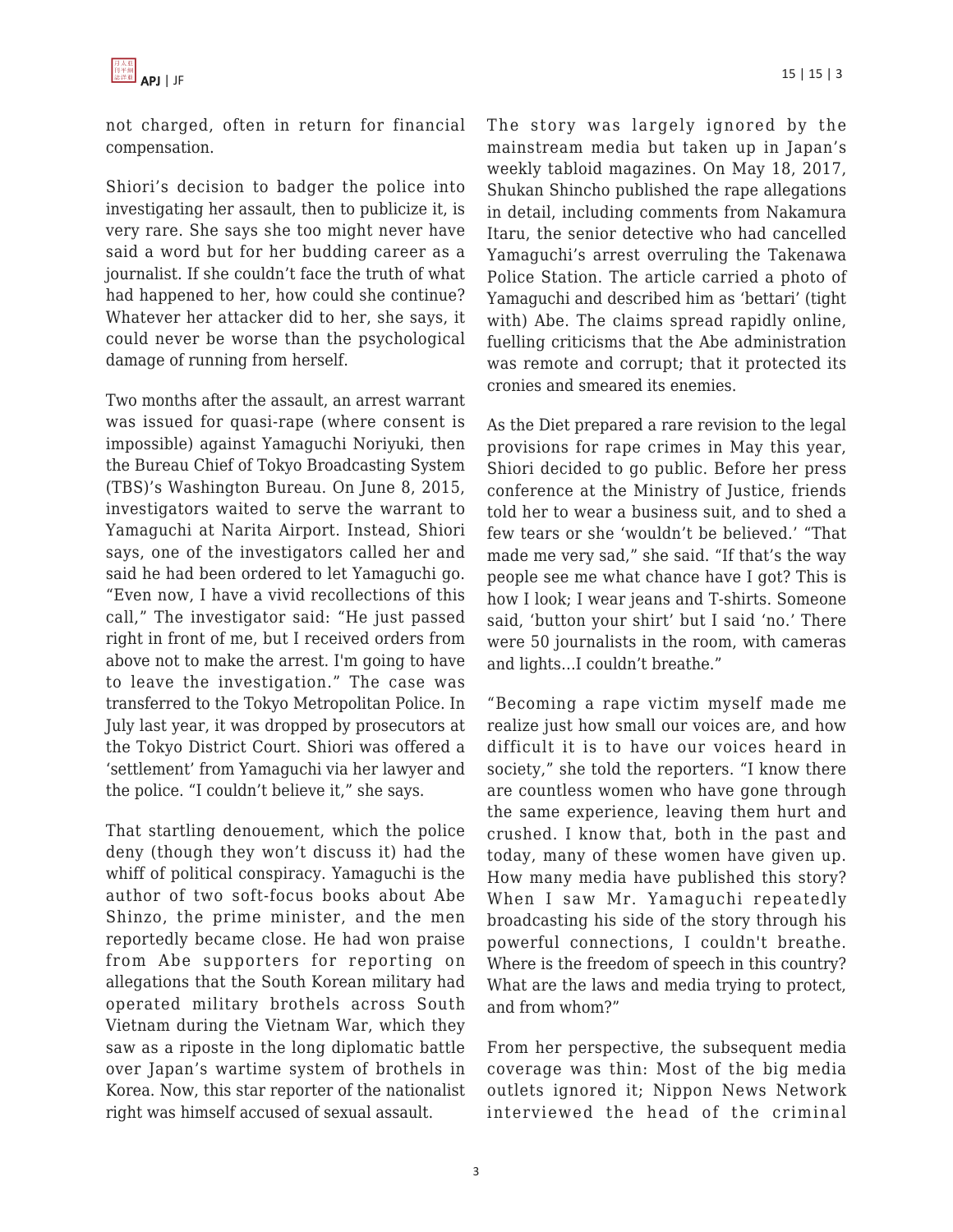investigation department at Tokyo Metropolitan Police, who said there was insufficient evidence to prosecute. The backlash, however, was excruciating. She was accused of inviting the assault, and of political opportunism. She had connections to the Democratic Party, some said, which wanted to unseat Abe. Her family name was revealed, despite her pledge to protect her parents from the glare. Broken, she went to hospital and stayed in bed for four days. "I had a panic attack; I thought I could deal with it but I couldn't." In trying to show women they could talk about rape, she says, crying again, "I instead showed that what happens is this."

Yamaguchi, who denies rape, has since been fired by TBS and has largely disappeared from public view. Shiori has filed a request with Tokyo prosecutors to reinvestigate the case.<sup>1</sup> She says she has no interest in revenge against the government, or even the man she says raped her. "Everyone wants to take me to a place where I am fighting against Abe Shinzo; I don't care," she says. "I don't even care about Yamaguchi. I do care that the justice system works. The people around me are furious but I don't have that emotion because it is so hard to deal with."

The day of our interview at a friend's house, the 1907 sex crime law was amended, mandating tougher sentences and allowing for broader definitions of rape, including assaults on men. The revisions, welcome though they are, would not have helped Shiori, says Yamamoto. "For that to happen, we must change how things are done, and that takes time."

Shiori says she will "never forget" her sense of helplessness when told the police had stopped her case. Like the frightened 10-year-old girl at the pool, she had looked for protection that was not there. "Laws do not protect us. The investigation agency has the authority to suppress its own arrest warrants. I want to ask…all people living in Japan. Are we really going to continue to let this happen?

She now waits for the results of a review by the Committee for the Inquest of Prosecution – she must convince eight of the 11 members to pursue an indictment. "For the past two years, I often wondered why I was still alive," she said in May. "The act of rape killed me from the inside. Rape is murder of the soul. Only my body was left, and I was overwhelmed by the feeling that I had become a shell."

#### **Related articles**

[Takazato Suzuyo, Okinawan Women Demand](https://apjjf.org/2016/11/Takazato.html) [U.S. Forces Out After Another Rape and](https://apjjf.org/2016/11/Takazato.html) [Murder: Suspect an ex-Marine and U.S.](https://apjjf.org/2016/11/Takazato.html) [Military Employee](https://apjjf.org/2016/11/Takazato.html)

[Tessa Morris-Suzuki, You Don't Want to Know](https://apjjf.org/2015/13/31/Tessa-Morris-Suzuki/4352.html) [About the Girls? The 'Comfort Women', the](https://apjjf.org/2015/13/31/Tessa-Morris-Suzuki/4352.html) [Japanese Military and Allied Forces in the Asia-](https://apjjf.org/2015/13/31/Tessa-Morris-Suzuki/4352.html)[Pacific War](https://apjjf.org/2015/13/31/Tessa-Morris-Suzuki/4352.html)

[Terese Svoboda, U.S. Courts-Martial in](https://apjjf.org/-Terese-Svoboda/3148/article.html) [Occupation Japan: Rape, Race, and Censorship](https://apjjf.org/-Terese-Svoboda/3148/article.html)

[Terese Svoboda, Race and American Military](https://apjjf.org/-Terese-Svoboda/2737/article.html) [Justice: Rape, Murder, and Execution in](https://apjjf.org/-Terese-Svoboda/2737/article.html) [Occupied Japan](https://apjjf.org/-Terese-Svoboda/2737/article.html)

[Chalmers Johnson, Three Rapes: The Status of](https://apjjf.org/-Chalmers-Johnson/2021/article.html) [Forces Agreement and Okinawa](https://apjjf.org/-Chalmers-Johnson/2021/article.html)

**David McNeill** is a professor at the Department of English Language, Communication and Cultures at Sacred Heart University in Tokyo. He was previously a correspondent for *[The](http://www.independent.co.uk/) [Independent](http://www.independent.co.uk/)* and *[The Economist](http://www.economist.com/)* newspapers and for *[The Chronicle of Higher Education](https://apjjf.org/admin/staff_manage/details/chronice.com)*[.](https://apjjf.org/admin/staff_manage/details/chronice.com) He is co-author of the book *[Strong in the Rain](http://amzn.com/0230341861/?tag=theasipacjo0b-20)* (with Lucy Birmingham) about the 2011 Tohoku